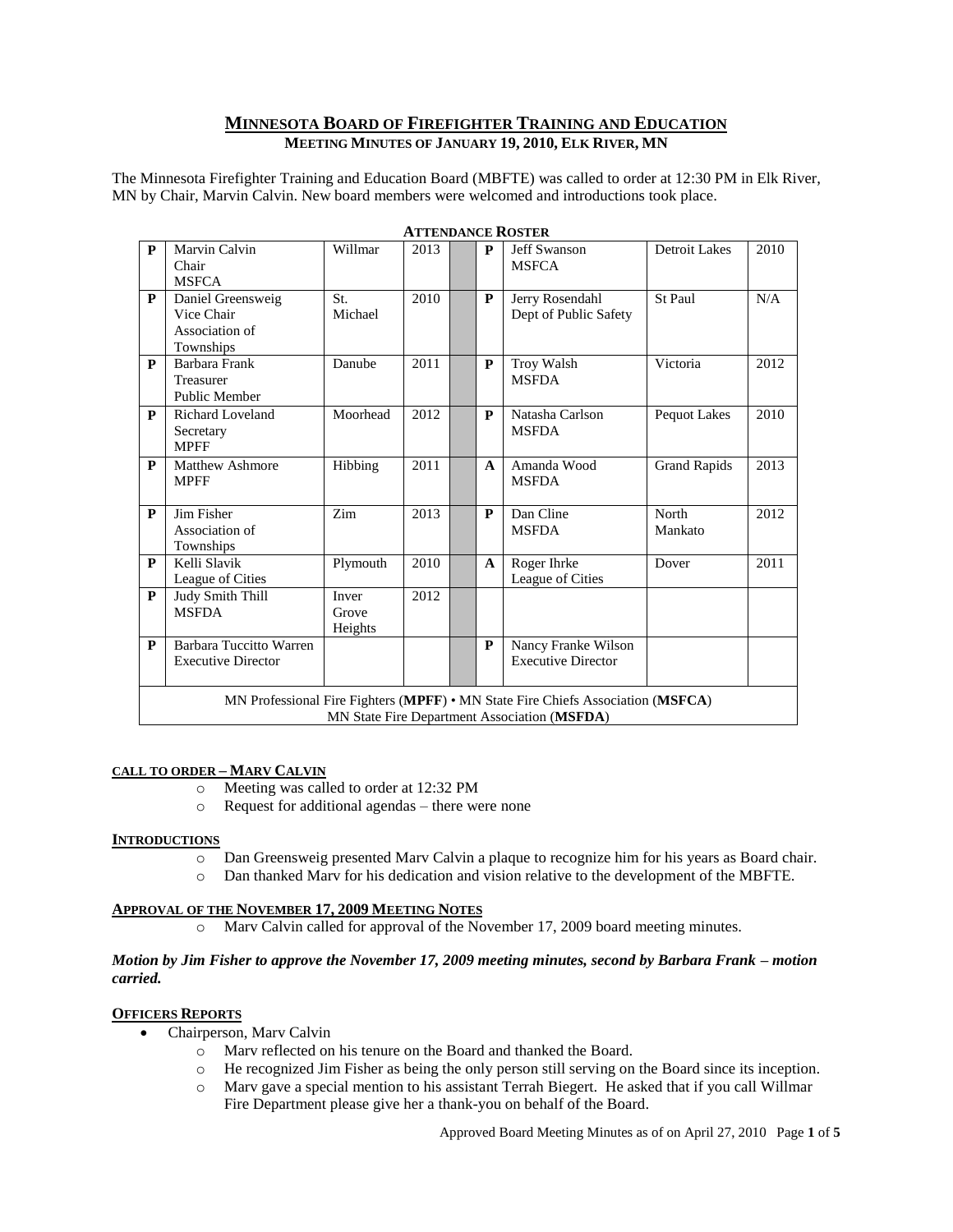# **Vice Chair, Dan Greensweig**

- o Dan announced that he has accepted another job with the MN League of Cities; therefore he will be stepping down as a Board member.
- **Treasurer – Barbara Frank**
	- o Barbara Tuccitto Warren distributed a revised summary report.
	- o The changes include the addition of the open encumbrance for reimbursement and the position of actual and budget columns have been reversed.
	- o Barbara Frank reviewed the budget summary
		- Operating budget actual % to budget 36.3%
		- Other budget items actual % to budget .03%
		- Total budget actual % to budget .08%
	- o Barbara Tuccitto Warren spoke to Frank Ahrens about adjusting the state's financial reports to reflect the budget numbers stated in the contract. Frank will adjust the budget numbers which will be stated on the January 2010 financials. .
- Secretary Rick Loveland no report. He thanked Dan and Marv.
- 1. Correspondence
	- o Don Beckering of MnSCU sent a letter to the Board regarding the reimbursement of online Firefighter I & II courses.
	- o MnSCU would like to see the MBFTE reimbursement at 60% course room and 40% online split.
	- o The first RFR did not include online training, in round two the Training Committee decided on an  $80 - 20$  split.
	- o Don Beckering's letter explained why there should have been some type of methodical determination of online training.
- 2. Reports
	- Executive Directors
		- o Barbara Tuccitto Warren stated that the ED's will not be providing a detailed report at this time, as everything they are working on will be reported within the other reports on the agenda.
		- o Each of the ED's reflected their appreciation of Marv's integrity and how he has supported the ED's during their time together. They also commented on Marv's vision for the Board, which has been invaluable in building the organization both in the past and will equally be as we move forward.
	- Executive Committee
		- o Marv Calvin spoke about the need for a fact sheet to justify the need for the additional \$4 million.
		- o He shared how important it is to articulate how many firefighters we need to fight a fire. It is important for the Board to be able to explain how much it costs to train a firefighter who responds to your house to fight the fire.
		- o We will have something to show the Board at the next meeting. "It still takes XYZ hours to train a firefighter." When we talk about the \$4 million dollars we are talking about funds that pay for firefighters participating in training.
	- Legislative Committee
		- o Dan Greensweig distributed copies of the post card mailed to legislators.
		- o The ED's will meet with Senator Ann Rest and Tom Thornberg on Thursday.
		- o The ED's will have the opportunity to learn if MPFF has any legislative agenda items that would affect MBFTE.
	- Licensing Committee
		- o Dan Greensweig said that at the committee meeting we went through the work plan.
		- o He created a checklist of things that need to be done in order to have licensing completed. The committee will work through that checklist at the next meeting.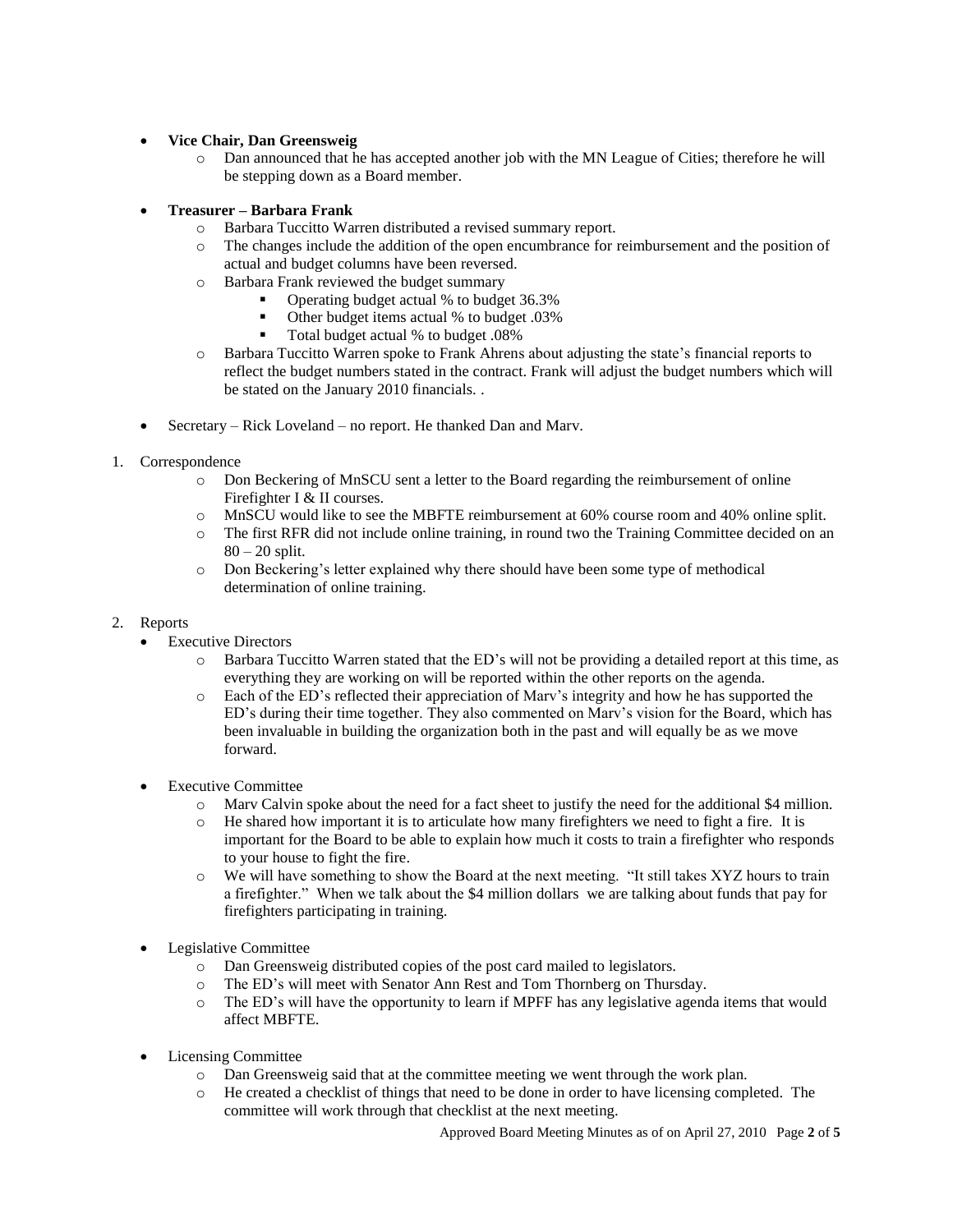- o Dan said he would provide informal assistance to the committee until his replacement is on the Board.
- o In terms of a budget there is nothing specific to report, but we should be within the dollar amount the Board has talked about earlier. It doesn't look like we will need legislative changes.
- Training Committee
	- $\circ$  Rick Loveland reported that due to poor weather the January 7<sup>th</sup> meeting was postponed and the planning session was held today.
	- o A list of items of importance was established and will be prioritized at the March meeting.
	- o We looked at the course approval and the instructor ideas.
	- o MnScu has been invited to attend the next meeting to discuss concerns with and ideas for providing the training.
	- o Bob Dahm said that Fire Marshal's Office has a code specialist job open and that the person would be putting together fire code training. There is a need to increase the training for Fire Marshals and Fire Inspectors. The Fire Marshal's office realizes that this is their responsibility in Minnesota. Bob said it will take a minimum of four months to hire for the position.

Rick Loveland reviewed the handout that was distributed showing the Round One Funding Allocations graph broken out by instructing organizations. The ED's compiled the information from round one and are currently compiling it for round two.

A priority item for the Training Committee is the education of instructors including the Qualified Instructor process and education of departments, including the courses that are approved and process.

- 3. Unfinished Business
	- Regional Meetings
		- o Barbara Tuccitto Warren reviewed the Regional Meeting schedule and asked Board members to participate in the meetings and let her so she can maintain the master list.
		- o If you are unable to attend, please find someone to attend in your place or contact one of the ED's who will attend.
		- o Barbara asked who has recently attended their meeting and if they were able to talk about MBFTE. Natasha Carlson attended her regional meeting and spoke. She said it made a huge difference.
		- o Dan Cline is the president of Region 14. Barbara will make the correction.
		- o Barbara reminded Board members as to how critical it is that the Board is present at the Regional Meetings to report the activities of MBFTE.
		- o After each Board meeting talking points will be emailed to all members.
	- Communication Tool Kit
		- o Nancy Franke Wilson explained the purpose of the Communications Tool Kit.
		- o The Board was in approval to move forward with continual development and printing of the materials.
		- o The tool kit will not replace the monthly talking points but will be incorporated in it.

## 4. New Business

- Camp Ripley Regional Training Site
	- o Matt Ashmore provided an update on the training site development.
	- o It was originally to be the second EOC but now it will be the third.
	- o It will have training rooms and DPS will have onsite offices.
	- o The lodging will be built onsite because Camp Ripley gives lodging priority to soldiers. They will have 200 – 250 beds.
	- o The driving course will be available for DOT, EMS and Fire.
	- o It will be a little city with a variety of roads which is beneficial to fire service.
	- $\circ$  June 1<sup>st</sup> is the ground breaking.
	- o Marv Calvin said that the Governor put the \$10 million bonding bill in his budget.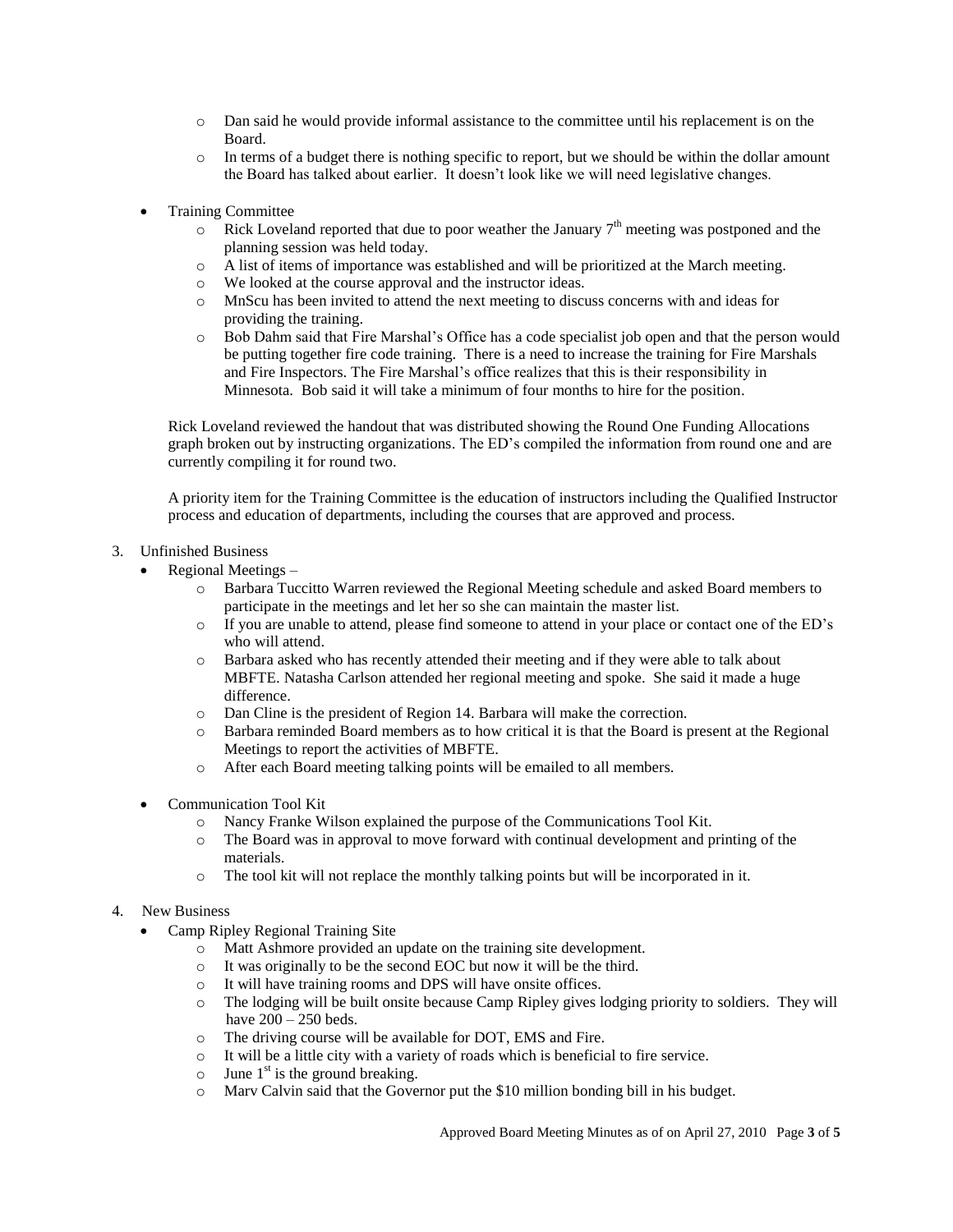- Fire Safety Advisory Committee (FSAC) Special Meeting
	- o Barbara Tuccitto Warren said that the Fire Service Advisory Committee (FSAC) recommended that MBFTE receive \$3 million of the proposed supplemental budget.
	- o FSAC created an outline about why the \$3 million is a reasonable request.
	- $\circ$  Barbara attended the December meeting and requested \$4 \$5 million for MBFTE.
	- o Jim Fisher attended the special meeting and stated that the budget had to be reduced or there was a great risk of losing everything. All of the other committees have given up their portions of the funds.
- Strategic Planning Session
	- o Marv Calvin stated that before we could have a planning session we needed to have a round of Reimbursement Program completed and have a full Board that meets the legislative qualifications.
	- o Barbara Tuccitto Warren explained that she had contacted Frank Ahrens seeking direction as how to move forward when planning the session. He directed her to the appropriate state contacts for food, location and facilitation.
		- The Executive Committee discussed the need to look at our mission, vision and set our objectives.
		- The other piece is that it will give Board members a way to become better acquainted, which helps to build and strengthen the team.
		- The State facilitator would cost \$3 \$4,000. It was agreed by all that was too costly.
		- The ED's have found Gary Wingrove of the Mayo Clinic system and formerly the first ED of the EMRSB. Gary has agreed to facilitate the session gratis. He would be willing to conduct a six hour session.
	- o Bob Dahm agreed that Gary Wingrove would be an excellent choice.
	- o Marv asked Board members if they are in agreement with holding a planning session.
	- o Judy Smith Thill asked if we are doing a weekday or weekend. Marv asked Board members which would be best weekday or weekend. All agreed weekday.
	- o Marv asked that if Board members have specific items they would like discussed at that session please send them to Barbara Tuccitto Warren.
	- o Kelli Slavik asked when the session would be held. Barbara responded that initially we considered April or May. Kelli said that in her opinion April would be best.
	- o Marv said Barbara will email date choices.
	- o Once the details are confirmed an agenda will be sent to Board members.
- **Other** 
	- o Marv said his vision of how this Board looks is that there is an ED contract position but state employees as well. He wanted everyone to know that the ED's are aware of this, which will be talked about at the strategic planning session.
	- o Marv asked if officers should serve as committee chairs. He and Dan Greensweig offered several options and reasons for or against having officers serve as committee chairs. The Board decided to wait to make any decision about this until the strategic planning session.
- Election of Officers
	- o Chair Jim Fisher nominated Rick Loveland. *Judy Smith Thill motioned for a white ballot, second by Jim Fisher - motion carried.*
	- o Vice Chair Rick Loveland nominated Jim Fisher. *Rick Loveland motioned for a white ballot, second by Dan Cline - motion carried.*
	- o Treasurer Barbara Frank has agreed to complete her term as Treasurer through 2011.
	- o Secretary is vacant as Rick moved to the Chair. Natasha and Dan Cline moved and seconded for Judy Smith Thill. *Jeff Swanson motioned for a white ballot, second by Judy Smith Thill - motion carried.*